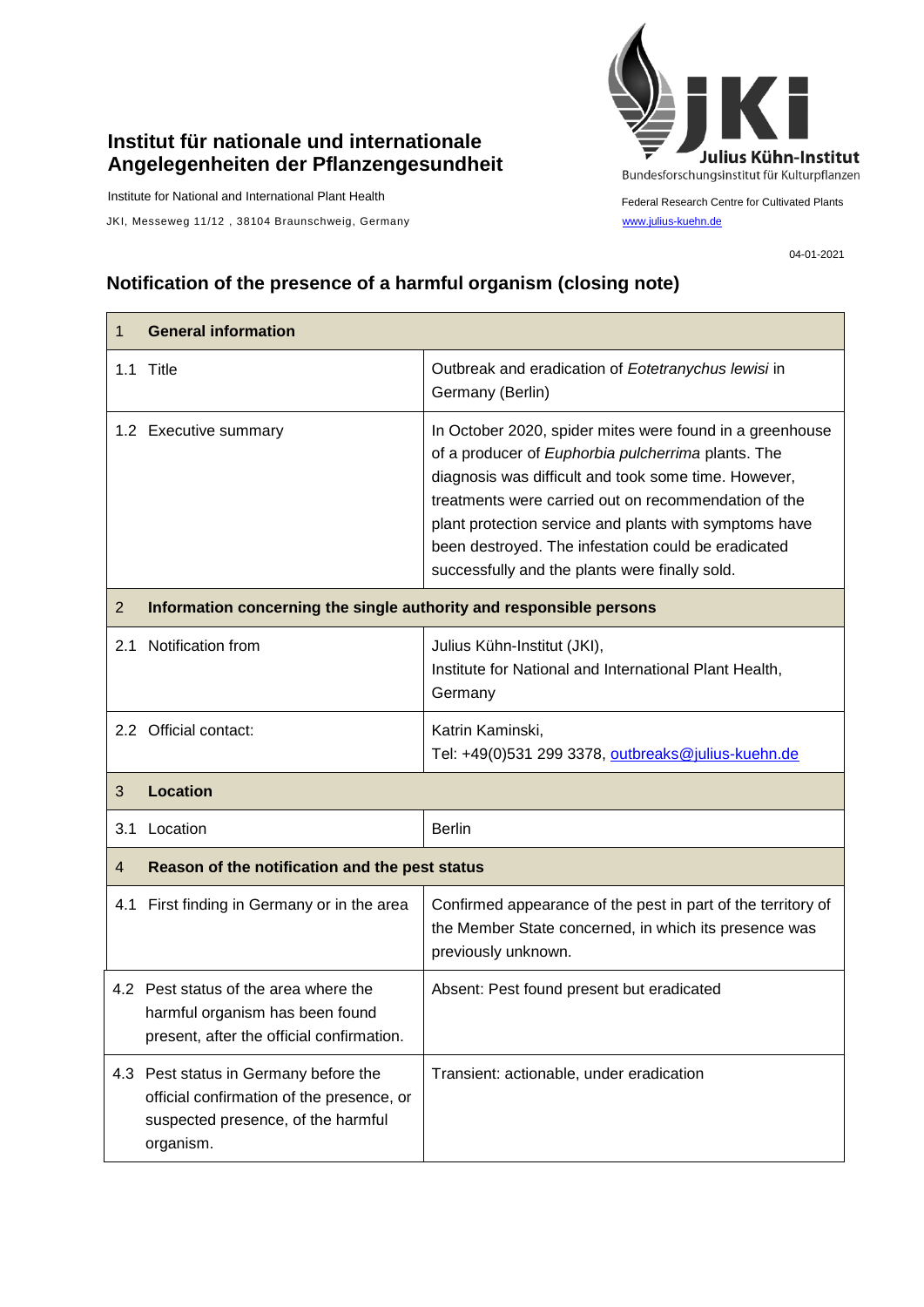|                 | 4.4 Pest status in Germany after the<br>official confirmation of the presence of<br>the harmful organism. | Transient: actionable, under eradication                                                                                                                                                  |  |
|-----------------|-----------------------------------------------------------------------------------------------------------|-------------------------------------------------------------------------------------------------------------------------------------------------------------------------------------------|--|
| $5\overline{)}$ | Finding, sampling, testing and confirmation of the harmful organism                                       |                                                                                                                                                                                           |  |
|                 | 5.1 How the presence or appearance of<br>the harmful organism was found.                                  | Phytosanitary inspection of any type.                                                                                                                                                     |  |
|                 | 5.2 Date of finding:                                                                                      | 19-10-2020                                                                                                                                                                                |  |
|                 | 5.3 Sampling for laboratory analysis.                                                                     | 19-10-2020: 2 infested plants were taken                                                                                                                                                  |  |
|                 | 5.4 Name and address of the Laboratory                                                                    | Julius Kühn-Institut - Institut für nationale und<br>internationale Angelegenheiten der Pflanzengesundheit<br>Messeweg 11-12<br>38104 Braunschweig<br>Germany<br>Pflanzenschutzamt Berlin |  |
|                 |                                                                                                           | Mohringer Allee 137<br>12347 Berlin<br>Germany                                                                                                                                            |  |
|                 |                                                                                                           | The diagnosis (PCR) was carried out in joint cooperation<br>with the laboratory of the Plant Protection Service of<br>Berlin.                                                             |  |
|                 | 5.5 Diagnostic method                                                                                     | According to peer reviewed protocols PM 7/68 (1) -<br>Eotetranychus lewisi<br><b>PCR</b>                                                                                                  |  |
|                 | 5.6 Date of official confirmation of the<br>harmful organism's identity.                                  | 03-12-2020                                                                                                                                                                                |  |
| 6               | Infested area, and the severity and source of the outbreak in that area                                   |                                                                                                                                                                                           |  |
| 6.1             | Characteristics of the infested area<br>and its vicinity.                                                 | Physically closed conditions: greenhouse<br>Plant to be (re)planted or reproduced.                                                                                                        |  |
|                 | 6.2 Host plants in the infested area and its<br>vicinity                                                  | Euphorbia pulcherrima                                                                                                                                                                     |  |
| 6.3             | Infested plant(s), plant product(s) and<br>other object(s).                                               | Euphorbia pulcherrima (380 pce.)                                                                                                                                                          |  |
|                 | 6.4 Severity of the outbreak.                                                                             | Typical leaf mottling and brightening. Living spider mites in<br>all development stages.                                                                                                  |  |
|                 | 6.5 Source of the outbreak                                                                                | Introduction by 318 Euphorbia plants that were purchased<br>from another Federal Land in Germany. Trace-back<br>investigations are ongoing.                                               |  |